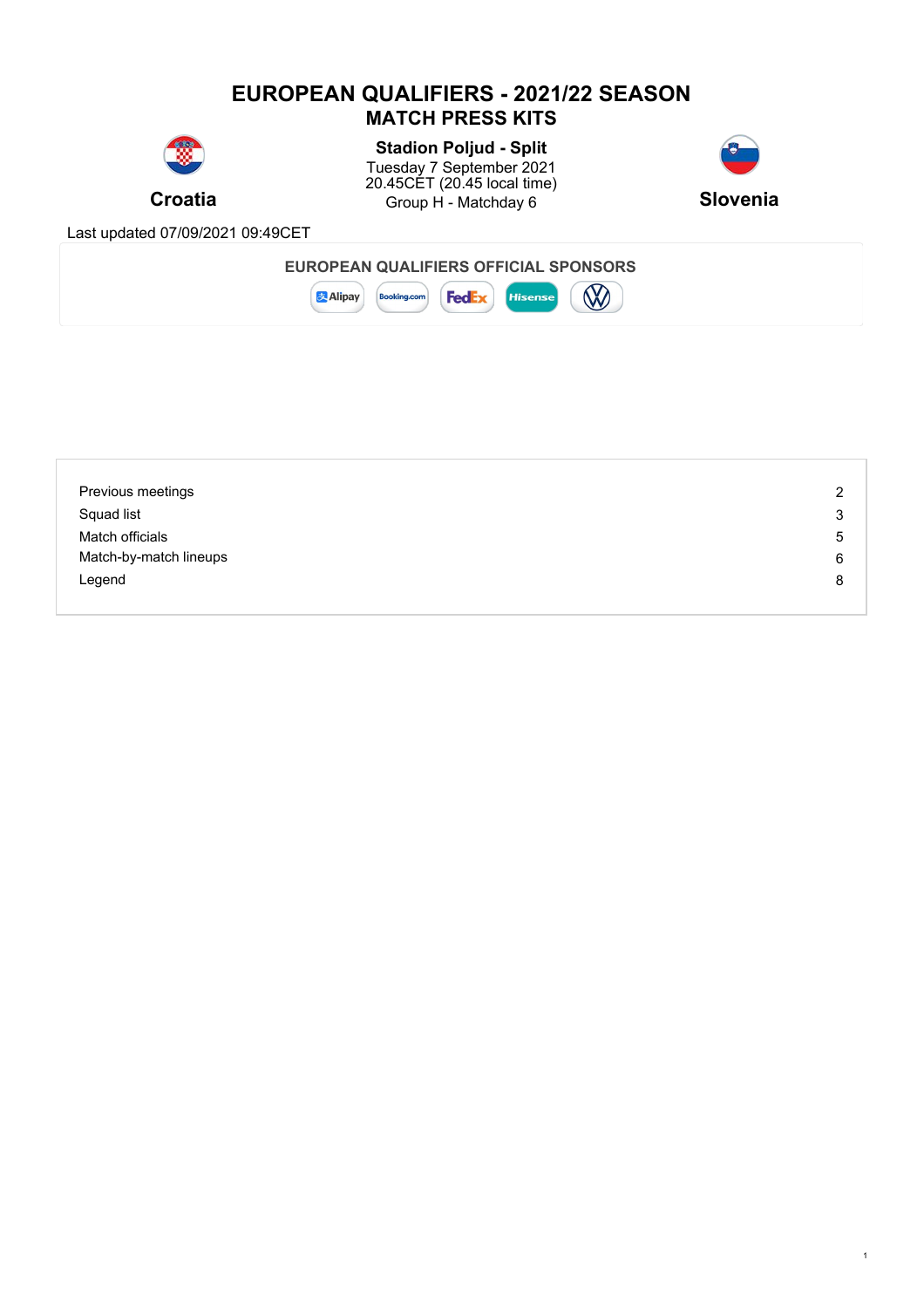# **Previous meetings**

# **Head to Head**

### **FIFA World Cup**

| <b>Date</b>            | <b>Stage</b><br>reached | <b>Match</b>          | <b>Result</b> | Venue     | <b>Goalscorers</b> |
|------------------------|-------------------------|-----------------------|---------------|-----------|--------------------|
| $ 24/03/2021 $ QR (GS) |                         | Croatia<br>Slovenia - | ∹∪            | Ljubljana | _ovrić 15          |

### **UEFA EURO 2004**

| <b>Date</b> | <b>Stage</b><br>reached | <b>Match</b>       | <b>Result</b>       | Venue     | <b>Goalscorers</b> |
|-------------|-------------------------|--------------------|---------------------|-----------|--------------------|
| 19/11/2003  | PΟ                      | Slovenia - Croatia | $0 - 1$<br>agg: 1-2 | Ljubljana | Pršo 61            |
| 15/11/2003  | PО                      | Croatia - Slovenia |                     | Zagreb    | Pršo 5; Šiljak 22  |

#### **FIFA World Cup**

| <b>Date</b> | <b>Stage</b><br>reached | <b>Match</b>               | <b>Result</b> | Venue     | <b>Goalscorers</b>                                  |
|-------------|-------------------------|----------------------------|---------------|-----------|-----------------------------------------------------|
| 11/10/1997  |                         | QR (GS) Slovenia - Croatia | $1 - 3$       | Ljubljana | Zahovič 72; Šuker 10,<br>Soldo 39, Bokšić 50        |
| 02/04/1997  |                         | QR (GS) Croatia - Slovenia | $3 - 3$       | Split     | Prosinečki 33, Boban<br>43, 60; Gliha 45, 65,<br>66 |

#### **EURO '96**

| <b>Date</b> | <b>Stage</b><br>reached | <b>Match</b>                          | <b>Result</b> | <b>Venue</b> | <b>Goalscorers</b>                 |
|-------------|-------------------------|---------------------------------------|---------------|--------------|------------------------------------|
|             |                         | 15/11/1995 PR (GS) Slovenia - Croatia | $1 - 2$       | Ljubljana    | Gliha 35; Šuker 40,<br>Jurčević 54 |
|             |                         | 26/04/1995 PR (GS) Croatia - Slovenia | $2 - 0$       | Zagreb       | Prosinečki 15, Šuker<br>85         |

|              | Qualifying |      | <b>Final</b><br>tournament | <b>Total</b>                                                            |  |  |  |  |  |
|--------------|------------|------|----------------------------|-------------------------------------------------------------------------|--|--|--|--|--|
|              | Home       | Away |                            |                                                                         |  |  |  |  |  |
|              |            |      |                            | PId W D L PId W D L PId W D L PId W D L PId W D L GF GA                 |  |  |  |  |  |
| <b>Total</b> |            |      |                            |                                                                         |  |  |  |  |  |
| Croatia      |            |      |                            | $3   1   2   0   4   3   0   1   -   -   -   10   6   3   1   16   9$   |  |  |  |  |  |
| Slovenia     |            |      |                            | $4   1   0   3   3   0   2   1   -   -   -   10   1   3   6   9   16  $ |  |  |  |  |  |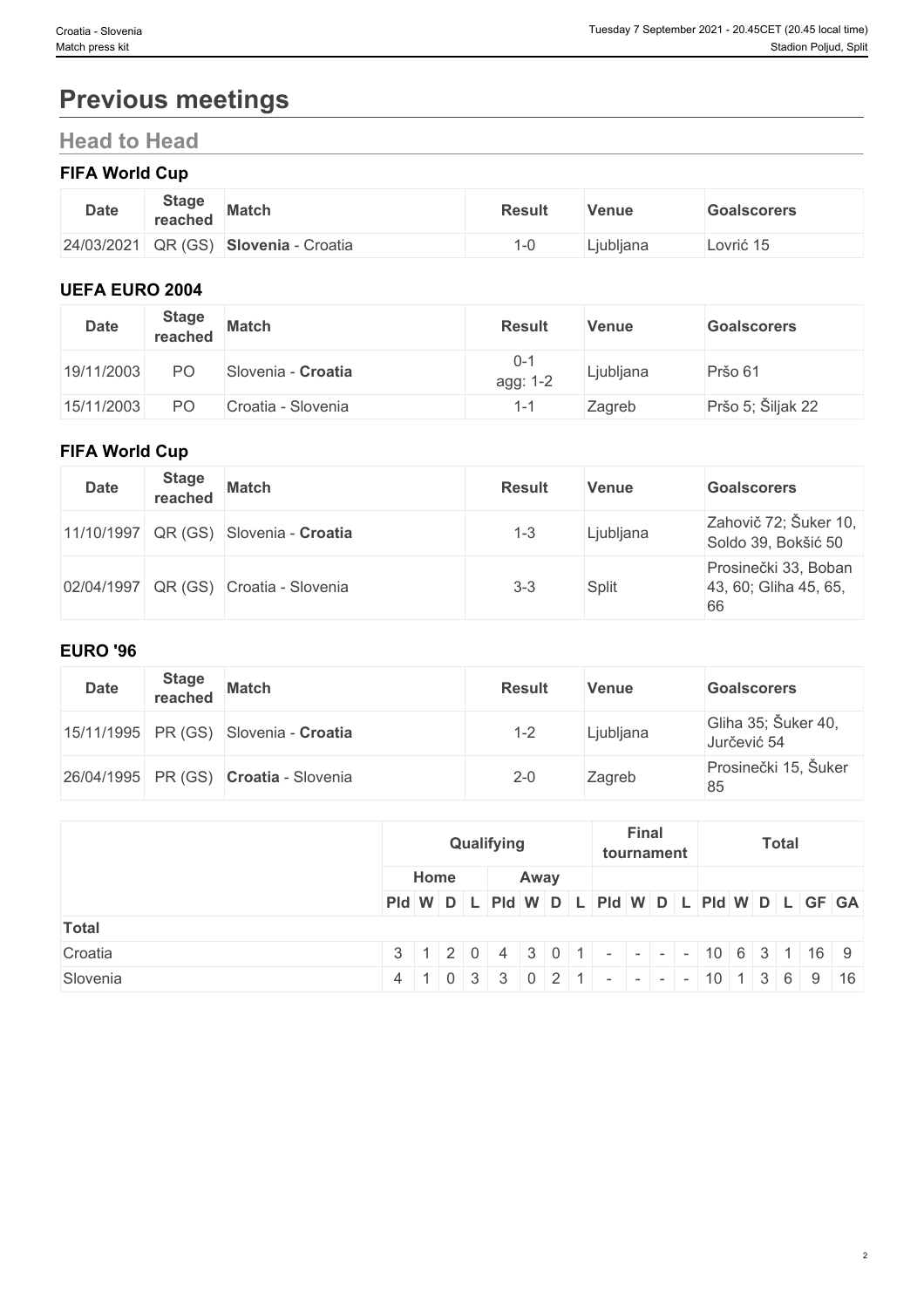# **Squad list**

#### **Croatia**

|                     |               |     |                            |                          |                |                | <b>Current season</b> |                | Overall                                |  |
|---------------------|---------------|-----|----------------------------|--------------------------|----------------|----------------|-----------------------|----------------|----------------------------------------|--|
|                     |               |     |                            |                          |                | Qual.          | FT.                   |                | Team                                   |  |
| No. Player          | <b>DoB</b>    | Age | Club                       |                          |                |                |                       |                | D   Pid   Gis   Pid   Gis   Pid   Gis  |  |
| <b>Goalkeepers</b>  |               |     |                            |                          |                |                |                       |                |                                        |  |
| - Simon Sluga       | 17/03/1993 28 |     | Luton                      |                          | $-$ 0          | $\mathbf 0$    | $\mathbf 0$           | $\overline{0}$ | $\mathbf{3}$<br>$\sim$                 |  |
| - Ivica Ivušić      | 01/02/1995 26 |     | Osijek                     |                          |                | $\overline{0}$ | $\overline{0}$        | $\overline{0}$ | $1$ -                                  |  |
| - Dominik Livaković | 09/01/1995 26 |     | Dinamo<br>Zagreb           |                          | 4              | 0              | $\mathbf 0$           | $\overline{0}$ | 26<br>$\sim$                           |  |
| <b>Defenders</b>    |               |     |                            |                          |                |                |                       |                |                                        |  |
| - Dejan Lovren      | 05/07/1989 32 |     | Zenit                      | $\overline{\phantom{a}}$ | $\vert$ 4      | 0              | 0                     | $\overline{0}$ | 67 4                                   |  |
| - Domagoj Vida      | 29/04/1989 32 |     | Beşiktaş                   | $\overline{\phantom{a}}$ | 3              | $\mathbf 0$    | 0                     | $\overline{0}$ | 93<br>-4                               |  |
| - Mile Škorić       | 19/06/1991 30 |     | Osijek                     | $\overline{\phantom{a}}$ | $\overline{1}$ | $\mathbf 0$    | $\mathbf 0$           | $\mathsf{O}$   | 6<br>$\sim$                            |  |
|                     |               |     |                            |                          |                |                |                       |                |                                        |  |
| - Duje Ćaleta-Car   | 17/09/1996 24 |     | Marseille                  |                          | 3              | $\mathbf 0$    | $\overline{0}$        | $\overline{0}$ | $17 -$                                 |  |
| - Borna Sosa        | 21/01/1998 23 |     | Stuttgart                  |                          | 2              | $\mathbf 0$    | 0                     | 0              | $\overline{2}$<br>$\sim$ $-$           |  |
| - Josip Juranović   | 16/08/1995 26 |     | Celtic                     |                          | $\overline{4}$ | $\mathbf 0$    | 0                     | $\overline{0}$ | 12<br>$\sim$                           |  |
| - Borna Barišić     | 10/11/1992 28 |     | Rangers                    |                          | 3              | 0              | $\overline{0}$        | $0 \mid 21$    | $\vert$ 1                              |  |
| - Filip Uremović    | 11/02/1997 24 |     | Rubin                      | $\overline{\phantom{0}}$ |                | $\overline{0}$ | $\mathbf 0$           | $\overline{0}$ | 6<br>$\sim$                            |  |
| <b>Midfielders</b>  |               |     |                            |                          |                |                |                       |                |                                        |  |
| - Ivan Perišić      | 02/02/1989 32 |     | Internazionale             |                          | 5              |                | 0                     | $\mathbf 0$    | 106 30                                 |  |
| - Mateo Kovačić     | 06/05/1994 27 |     | Chelsea                    |                          | $\overline{5}$ | 0              | $\overline{0}$        |                | $0 \mid 73 \mid 3$                     |  |
| - Mislav Oršić      | 29/12/1992 28 |     | Dinamo<br>Zagreb           |                          | 5              | $\overline{0}$ | $\mathbf 0$           | $\overline{0}$ | $12 \mid 1$                            |  |
| - Marcelo Brozović  | 16/11/1992 28 |     | Internazionale             |                          | 4              |                | $\mathbf 0$           | 0              | 65<br>$\overline{7}$                   |  |
| - Mario Pašalić     | 09/02/1995 26 |     | Atalanta                   |                          | 5              |                | 0                     | 0              | 29<br>$\overline{4}$                   |  |
| - Nikola Vlašić     | 04/10/1997 23 |     | West Ham                   |                          | 5              | 0              | $\overline{0}$        | $\overline{0}$ | $28 \quad 6$                           |  |
| - Nikola Moro       | 12/03/1998 23 |     | Dynamo<br>Moscow           |                          | $\overline{0}$ | 0              | $\mathbf 0$           | $\overline{0}$ | $\overline{\phantom{a}}$<br>$\sim$ $-$ |  |
| - Luka Ivanušec     | 26/11/1998 22 |     | Dinamo<br>Zagreb           |                          | $\overline{2}$ | $\mathbf 0$    | $\overline{0}$        | $\overline{0}$ | $7 \mid 1$                             |  |
| - Lovro Majer       | 17/01/1998 23 |     | Rennes                     |                          |                |                |                       |                | $-$ 10002 -                            |  |
| <b>Forwards</b>     |               |     |                            |                          |                |                |                       |                |                                        |  |
| - Andrej Kramarić   | 19/06/1991 30 |     | Hoffenheim                 | $\sim$                   | $\overline{4}$ | $\overline{0}$ | $\overline{0}$        | $\overline{0}$ | 60 14                                  |  |
| - Marko Livaja      |               |     | 26/08/1993 28 Hajduk Split |                          | $2 \mid$       | $\overline{0}$ | $\overline{0}$        |                | $0 \quad 6 \quad -$                    |  |
| - Antonio Čolak     | 17/09/1993 27 |     | Malmö                      |                          |                | $-$ 1 0        | $\overline{0}$        |                | $0 \mid 2 \mid -$                      |  |
| Coach               |               |     |                            |                          |                |                |                       |                |                                        |  |
|                     |               |     |                            |                          |                |                |                       |                |                                        |  |
| - Zlatko Dalić      | 26/10/1966 54 |     |                            |                          |                |                |                       |                | $-$ 5 0 0 0 49 -                       |  |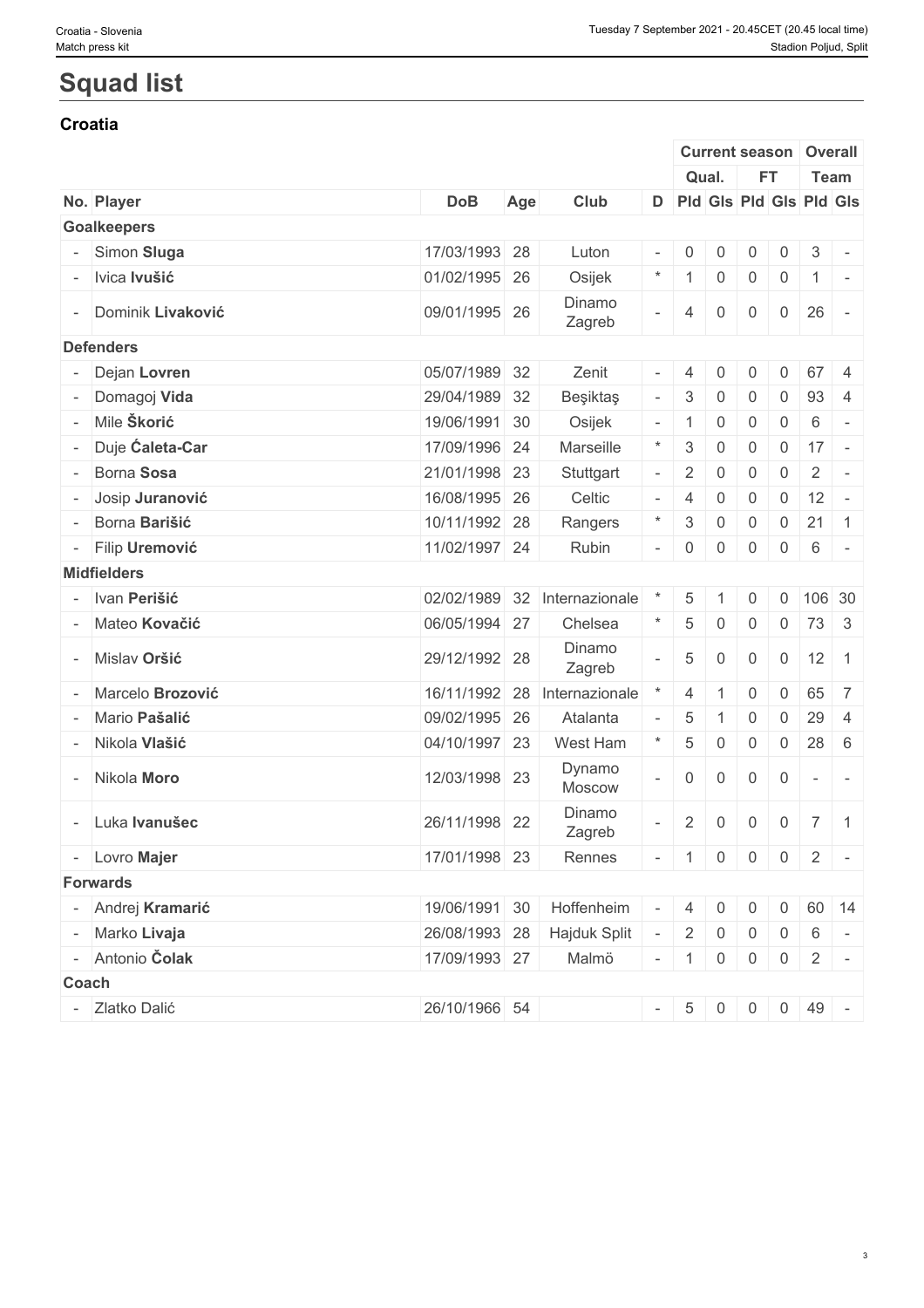#### **Slovenia**

|       |                                  |               |     |                             |                          |                |                |                |                             | <b>Current season Overall</b>                                           |                          |
|-------|----------------------------------|---------------|-----|-----------------------------|--------------------------|----------------|----------------|----------------|-----------------------------|-------------------------------------------------------------------------|--------------------------|
|       |                                  |               |     |                             |                          | Qual.          |                | FT.            |                             | <b>Team</b>                                                             |                          |
|       | No. Player                       | <b>DoB</b>    | Age | Club                        |                          |                |                |                |                             | D   Pld   Gls   Pld   Gls   Pld   Gls                                   |                          |
|       | <b>Goalkeepers</b>               |               |     |                             |                          |                |                |                |                             |                                                                         |                          |
|       | - Vid Belec                      | 06/06/1990 31 |     | Salernitana                 | $\overline{\phantom{a}}$ | $\overline{0}$ | $\mathbf 0$    | 0              | $\overline{0}$              | 18                                                                      | $\overline{\phantom{a}}$ |
|       | - Jan Oblak                      | 07/01/1993 28 |     | Atlético                    |                          | $\overline{5}$ | 0              | 0              | $\overline{0}$              | 39                                                                      | $\sim$                   |
|       | - Igor Vekič                     | 06/05/1998 23 |     | <b>Bravo</b>                |                          | $-$ 0          | $\overline{0}$ | $\overline{0}$ | $\overline{0}$              | $\mathcal{L}=\mathcal{L}^{\prime}$ , $\mathcal{L}=\mathcal{L}^{\prime}$ |                          |
|       | <b>Defenders</b>                 |               |     |                             |                          |                |                |                |                             |                                                                         |                          |
|       | - Nejc Skubic                    | 13/06/1989 32 |     | Konyaspor                   |                          | $\overline{2}$ | $\mathbf 0$    | 0              | $\mathsf{O}$                | 22                                                                      | $\overline{1}$           |
|       | - Miha Mevlja                    | 12/06/1990 31 |     | Alanyaspor                  |                          | $\overline{4}$ | $\overline{0}$ | 0              | $\overline{0}$              | 40 2                                                                    |                          |
|       | - Miha Blažič                    | 08/05/1993 28 |     | Ferencváros                 |                          | $\overline{4}$ | $\overline{0}$ | $\overline{0}$ | $0$ 16                      |                                                                         | $\sim$                   |
|       | - Petar Stojanović               | 07/10/1995 25 |     | Empoli                      |                          | $\overline{5}$ |                | $\overline{0}$ | $\overline{0}$              | 29                                                                      | $\overline{1}$           |
|       | - Jon Stanković                  | 14/01/1996 25 |     | Sturm                       |                          | $\overline{2}$ | $\overline{0}$ | $\overline{0}$ | $\overline{0}$              | $5\overline{)}$<br>$\vert$ 1                                            |                          |
|       | - Jure Balkovec                  | 09/09/1994 26 |     | Fatih<br>Karagümrük         |                          | 5              | $\overline{0}$ | $\overline{0}$ | $\overline{0}$              | 18                                                                      | $\sim$                   |
|       | - Mario Jurčević                 | 01/06/1995 26 |     | Osijek                      | $\overline{\phantom{a}}$ | $\overline{0}$ | $\overline{0}$ | $\overline{0}$ | $\overline{0}$              | $\mathbf{3}$<br>$\sim$                                                  |                          |
|       | <b>Midfielders</b>               |               |     |                             |                          |                |                |                |                             |                                                                         |                          |
|       | - Josip Iličić                   | 29/01/1988 33 |     | Atalanta                    |                          | $- 4$          |                | $\overline{0}$ | $\mathbf 0$                 | 74 13                                                                   |                          |
|       | - Jasmin Kurtić                  | 10/01/1989 32 |     | <b>PAOK</b>                 |                          |                | $\overline{0}$ | $\overline{0}$ | $\mathbb{C}^{\mathbb{C}}$ . | 70 2                                                                    |                          |
|       | - Leo $\check{\mathbf{S}}$ tulac | 26/09/1994 26 |     | Empoli                      |                          | $-11$          | $\mathbf 0$    | $\overline{0}$ | $\overline{0}$              | 6                                                                       | $\sim$                   |
|       | - Domen Črnigoj                  | 18/11/1995 25 |     | Venezia                     |                          | -4             | $\overline{0}$ | 0              | $\mathbf 0$                 | $19 \mid 3$                                                             |                          |
|       | - Sandi Lovrić                   | 28/03/1998 23 |     | Lugano                      | $\overline{\phantom{a}}$ | $\overline{5}$ | 2              | $\overline{0}$ | $\overline{0}$              | $13 \overline{\smash{\big)}\ 3}$                                        |                          |
|       | - Adam Gnezda Čerin              | 16/07/1999 22 |     | Rijeka                      | $\star$                  | 2              | $\mathbf 0$    | $\overline{0}$ | $\overline{0}$              | $\mathbf{3}$                                                            | $\vert -$                |
|       | - Jaka Bijol                     |               |     | 05/02/1999 22 CSKA Moskva   |                          | 5              | $\overline{0}$ | $\overline{0}$ | $\overline{0}$              | $21 -$                                                                  |                          |
|       | - Žan Rogelj                     | 25/11/1999 21 |     | Tirol                       |                          | $- 0$          | $\overline{0}$ | $\overline{0}$ |                             | $0 \mid 1 \mid -$                                                       |                          |
|       | <b>Forwards</b>                  |               |     |                             |                          |                |                |                |                             |                                                                         |                          |
|       | - Luka Zahović                   | 15/11/1995 25 |     | Pogoń                       | $^\ast$                  | $\overline{2}$ | $\overline{0}$ | 0              | $\mathbf 0$                 | $6\overline{6}$                                                         | $\sim$                   |
|       |                                  |               |     |                             |                          |                |                |                |                             |                                                                         |                          |
|       | - Andraž Šporar                  |               |     | 27/02/1994 27 Middlesbrough | $\overline{\phantom{a}}$ | $\overline{4}$ | $\mathbf 0$    | 0              | $\overline{0}$              | 30 <sup>°</sup>                                                         | $\overline{4}$           |
|       | - Damjan Bohar                   | 18/10/1991 29 |     | Osijek                      |                          | $- 4$          | $\overline{0}$ | $\overline{0}$ |                             | $0 \mid 16 \mid 1$                                                      |                          |
|       | - Jan Mlakar                     | 23/10/1998 22 |     | Hajduk Split                | $\overline{\phantom{a}}$ | $\overline{2}$ | $\overline{0}$ | $\overline{0}$ |                             | $0 \mid 4 \mid 1$                                                       |                          |
|       | - Benjamin Šeško                 | 31/05/2003 18 |     | Salzburg                    | $\sim$                   |                | $2 \mid 0$     | $\overline{0}$ |                             | $0 \mid 4 \mid -$                                                       |                          |
| Coach |                                  |               |     |                             |                          |                |                |                |                             |                                                                         |                          |
|       | - Matjaž Kek                     | 09/09/1961 59 |     |                             |                          |                |                |                |                             | $-$ 5 0 0 0 73 -                                                        |                          |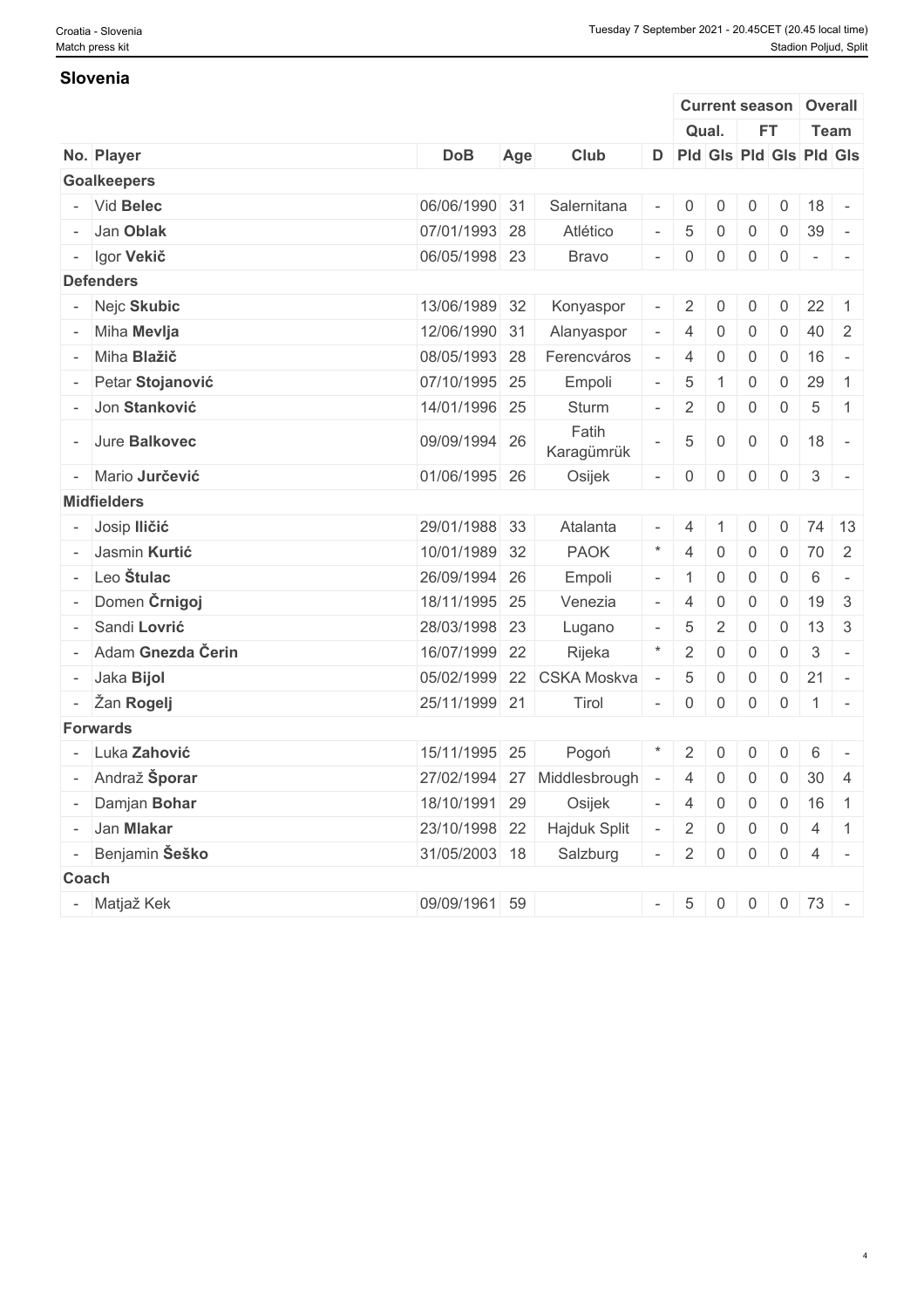# **Match officials**

| <b>Referee</b>                           | Clément Turpin (FRA)                      |  |
|------------------------------------------|-------------------------------------------|--|
| <b>Assistant referees</b>                | Nicolas Danos (FRA), Cyril Gringore (FRA) |  |
| <b>Video Assistant Referee</b>           | François Letexier (FRA)                   |  |
| <b>Fourth official</b>                   | Jérémie Pignard (FRA)                     |  |
| <b>Assistant Video Assistant Referee</b> | Jérôme Brisard (FRA)                      |  |
| <b>UEFA Delegate</b>                     | Loukas Siotropos (GRE)                    |  |
| <b>UEFA Referee observer</b>             | Gylfi Thor Orrason (ISL)                  |  |
|                                          |                                           |  |

# **Referee**

| Name                   | of birth<br>Date | UEFA<br>∖ matches |
|------------------------|------------------|-------------------|
| Clément 1<br>it Turpin | 16/05/1982       | 96                |

# **FIFA Wold Cup matches involving teams from the two countries involved in this match**

No such matches refereed

# **Other matches involving teams from either of the two countries involved in this match**

| <b>Date</b> | <b>Competition</b> | <b>Stage</b><br>reached |                                           | <b>Home Away</b>                      | <b>Result</b> | Venue          |
|-------------|--------------------|-------------------------|-------------------------------------------|---------------------------------------|---------------|----------------|
| 22/07/2010  | UEL                | 2QR                     |                                           | HNK Cibalia Cliftonville FC           | $0 - 0$       | Vinkovci       |
| 05/08/2010  | UEL                | 3QR                     | Hibernian FC NK Maribor                   |                                       | $2 - 3$       | Edinburgh      |
| 09/08/2012  | UEL                | 3QR                     | FC Internazionale Milano HNK Hajduk Split |                                       | $0 - 2$       | Milan          |
| 17/09/2014  | UCL                | GS                      |                                           | NK Maribor Sporting Clube de Portugal | 1-1           | <b>Maribor</b> |
| 14/10/2014  | U21                | P <sub>O</sub>          |                                           | Croatia England                       | 1-2           | Vinkovci       |
| 17/11/2015  | FRIE.              | GS-FT                   |                                           | Russia Croatia                        | 1-3           | Krasnodar      |
| 16/11/2019  | <b>EURO</b>        | QR                      |                                           | Croatia Slovakia                      | $3 - 1$       | Rijeka         |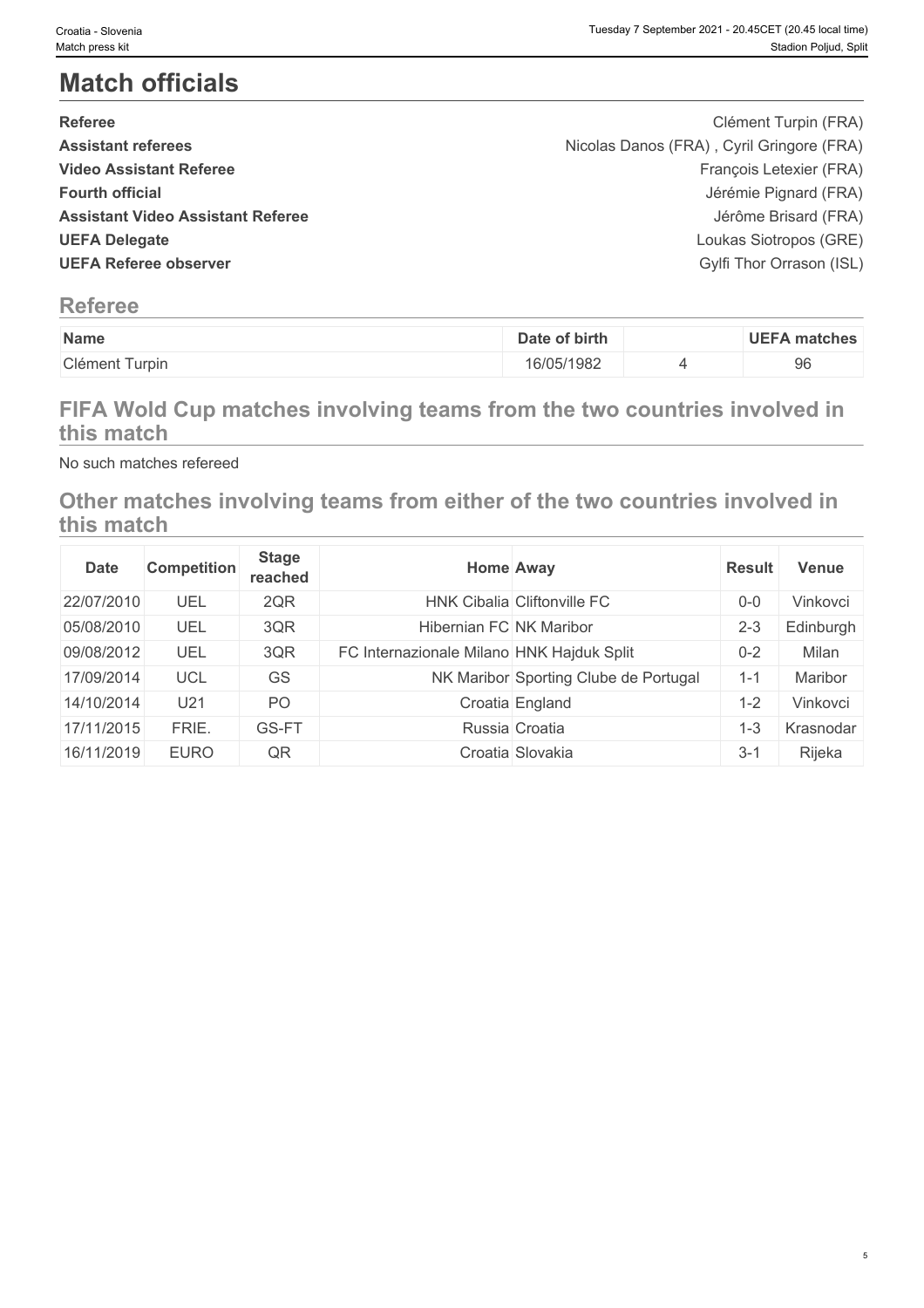# **Match-by-match lineups**

# **Croatia**

### **FIFA World Cup - Qualifying round**

#### **Group H**

| Team     | Pid W D L GF GA Pts |                                               |  |  |                                                     |
|----------|---------------------|-----------------------------------------------|--|--|-----------------------------------------------------|
| Russia   |                     |                                               |  |  | $5 \mid 3 \mid 1 \mid 1 \mid 8 \mid 4 \mid 10$      |
| Croatia  |                     |                                               |  |  | $5 \mid 3 \mid 1 \mid 1 \mid 5 \mid 1 \mid 10 \mid$ |
| Slovenia |                     | $5$ 2 1 2 4 4 7                               |  |  |                                                     |
| Slovakia |                     |                                               |  |  | $5 \mid 1 \mid 3 \mid 1 \mid 5 \mid 5 \mid 6$       |
| Malta    |                     | $5 \mid 1 \mid 1 \mid 3 \mid 6 \mid 9 \mid 4$ |  |  |                                                     |
| Cyprus   |                     | $5 \mid 1 \mid 1 \mid 3 \mid 1 \mid 6 \mid 4$ |  |  |                                                     |

#### **Matchday 1** (24/03/2021)

**Slovenia 1-0 Croatia**

**Goals:** 1-0 Lovrić 15

**Croatia:** Livaković, Vrsaljko, Barišić (46 Oršić), Perišić, Lovren, Kovačić (82 Pašalić), Kramarić (64 Brekalo), Modrić, Brozović, Vlašić (69 Budimir), Vida

#### **Matchday 2** (27/03/2021)

**Croatia 1-0 Cyprus Goals:** 1-0 Pašalić 40 **Croatia:** Livaković, Vrsaljko (46 Juranović), Barišić, Perišić (76 Kovačić), Ćaleta-Car, Lovren, Brekalo (66 Vlašić), Modrić, Brozović, Budimir (57 Kramarić), Pašalić (66 Oršić)

#### **Matchday 3** (30/03/2021)

#### **Croatia 3-0 Malta**

**Goals:** 1-0 Perišić 62, 2-0 Modrić 76 (P) , 3-0 Brekalo 90 **Croatia:** Livaković, Ćaleta-Car, Kovačić, Vlašić, Budimir (54 Perišić), Pašalić (54 Brekalo), Oršić (78 Lovrić), Badelj (54 Modrić), Juranović, Vida, Melnjak (57 Barišić)

#### **Matchday 4** (01/09/2021)

**Russia 0-0 Croatia Croatia:** Livaković, Perišić (75 Livaja), Ćaleta-Car (84 Škorić), Lovren, Kovačić, Kramarić (74 Oršić), Vlašić, Brozović, Pašalić (70 Ivanušec), Sosa, Juranović

#### **Matchday 5** (04/09/2021)

**Slovakia 0-1 Croatia Goals:** 0-1 Brozović 86 **Croatia:** Ivušić, Lovren, Ivanušec (55 Perišić), Kovačić (84 Majer), Vlašić (55 Pašalić), Brozović, Oršić (62 Kramarić), Čolak (55 Livaja), Sosa, Vida, Juranović

#### **Matchday 6** (07/09/2021)

Croatia-Slovenia

**Matchday 7** (08/10/2021) Cyprus-Croatia

**Matchday 8** (11/10/2021) Croatia-Slovakia

**Matchday 9** (11/11/2021) Malta-Croatia

**Matchday 10** (14/11/2021) Croatia-Russia

### **Slovenia**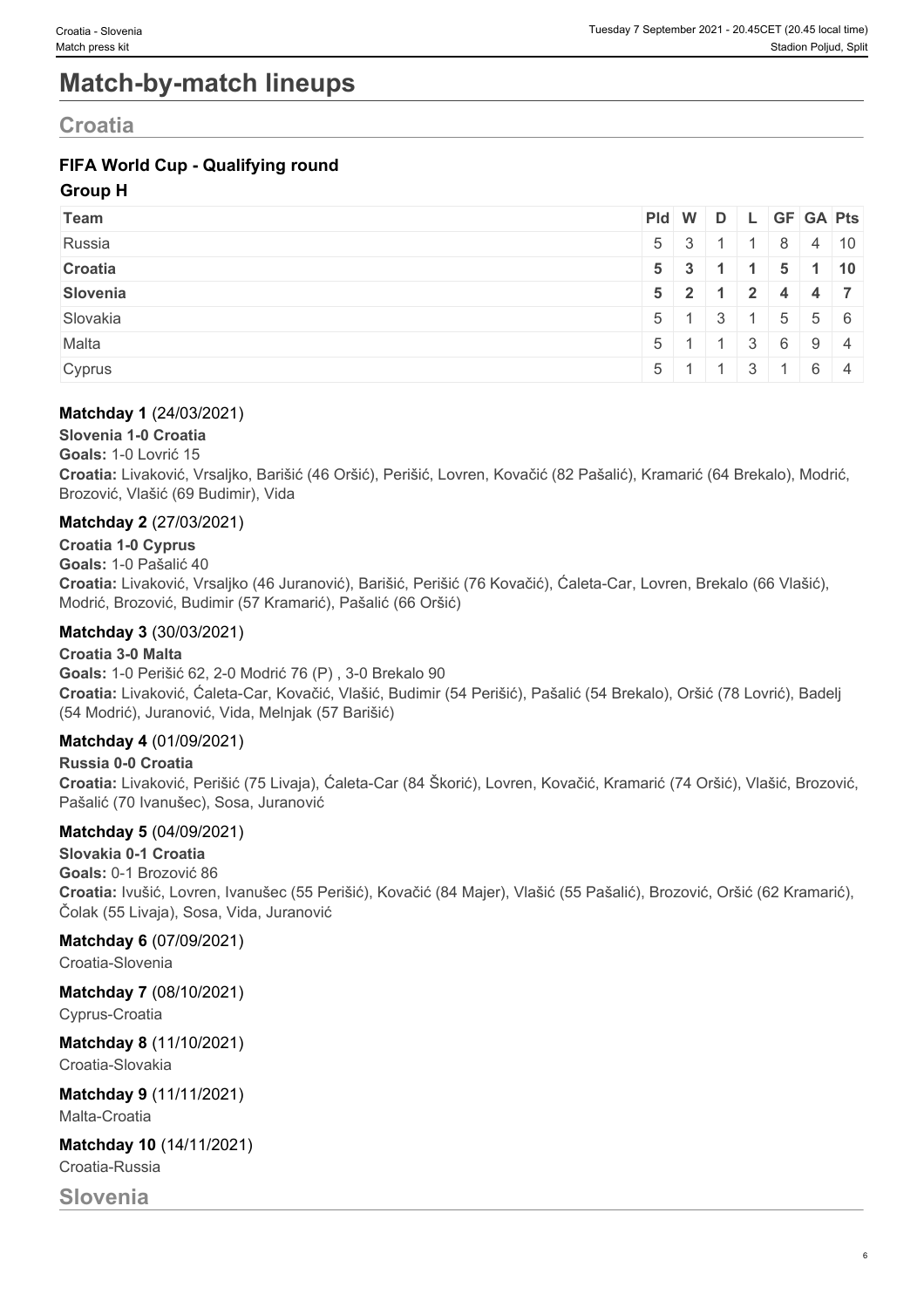#### **FIFA World Cup - Qualifying round**

#### **Matchday 1** (24/03/2021)

#### **Slovenia 1-0 Croatia**

**Goals:** 1-0 Lovrić 15 **Slovenia:** Oblak, Balkovec, Blažič, Bijol (69 Vetrih), Iličić (87 Skubic), Lovrić (87 Bajrić), Šporar (69 Kramer), Kurtić, Bohar (64 Črnigoj), M. Mevlja, Stojanović

#### **Matchday 2** (27/03/2021)

**Russia 2-1 Slovenia**

**Goals:** 1-0 Dzyuba 26, 2-0 Dzyuba 35, 2-1 Iličić 36 **Slovenia:** Oblak, Balkovec, Blažič, Bijol (62 Vetrih), Iličić, Lovrić (86 Zahović), Šporar (75 Vučkič), Zajc (75 Bohar), Kurtić, M. Mevlja, Stojanović (61 Skubic)

#### **Matchday 3** (30/03/2021)

**Cyprus 1-0 Slovenia Goals:** 1-0 Pittas 42 **Slovenia:** Oblak, Balkovec (81 Kouter), Blažič, Bijol (58 Črnigoj), Iličić, Lovrić (81 Zahović), Zajc (46 Bohar), Kramer (58 Vučkič), Kurtić, Stojanović, Bajrić

#### **Matchday 4** (01/09/2021)

#### **Slovenia 1-1 Slovakia**

**Goals:** 0-1 Boženík 32, 1-1 Stojanović 42 **Slovenia:** Oblak, Balkovec, Blažič, Iličić, Lovrić (83 Bijol), Zajc (70 Gnezda Čerin), Šeško (83 Šporar), Štulac (70 Stanković), M. Mevlja, Stojanović, Mlakar (57 Črnigoj)

#### **Matchday 5** (04/09/2021)

#### **Slovenia 1-0 Malta**

**Goals:** 1-0 Lovrić 44 (P) **Slovenia:** Oblak, Balkovec, Bijol, Lovrić (70 Stanković), Šeško (70 Šporar), Kurtić, Bohar (61 Črnigoj), M. Mevlja, Stojanović, Mlakar (61 Zajc), Gnezda Čerin

#### **Matchday 6** (07/09/2021)

Croatia-Slovenia

**Matchday 7** (08/10/2021) Malta-Slovenia

**Matchday 8** (11/10/2021)

Slovenia-Russia

### **Matchday 9** (11/11/2021)

Slovakia-Slovenia

**Matchday 10** (14/11/2021) Slovenia-Cyprus